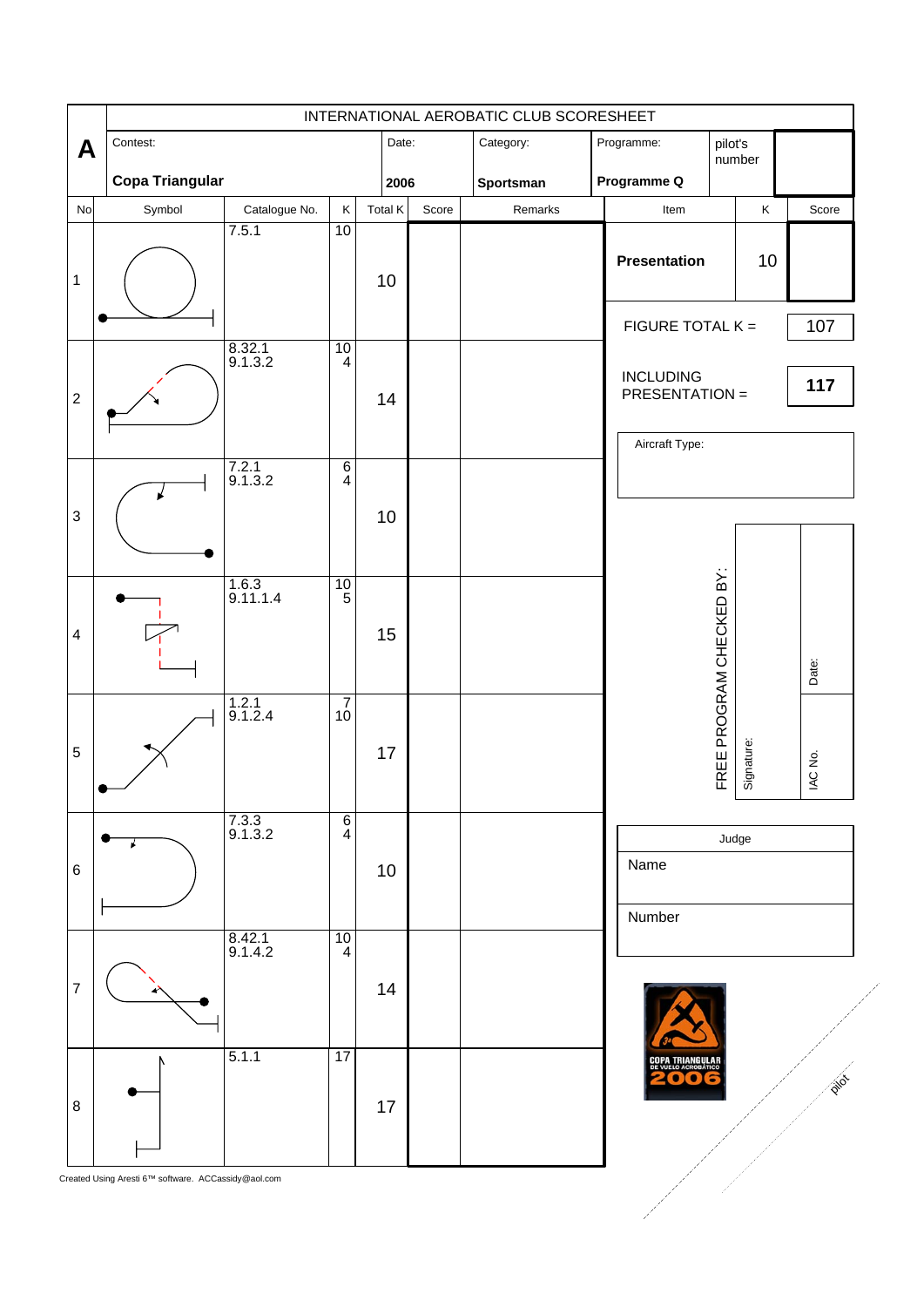

Created Using Aresti 6<sup>TM</sup> software. ACCassidy@aol.com Created Using Aresti 6™ software. ACCassidy@aol.com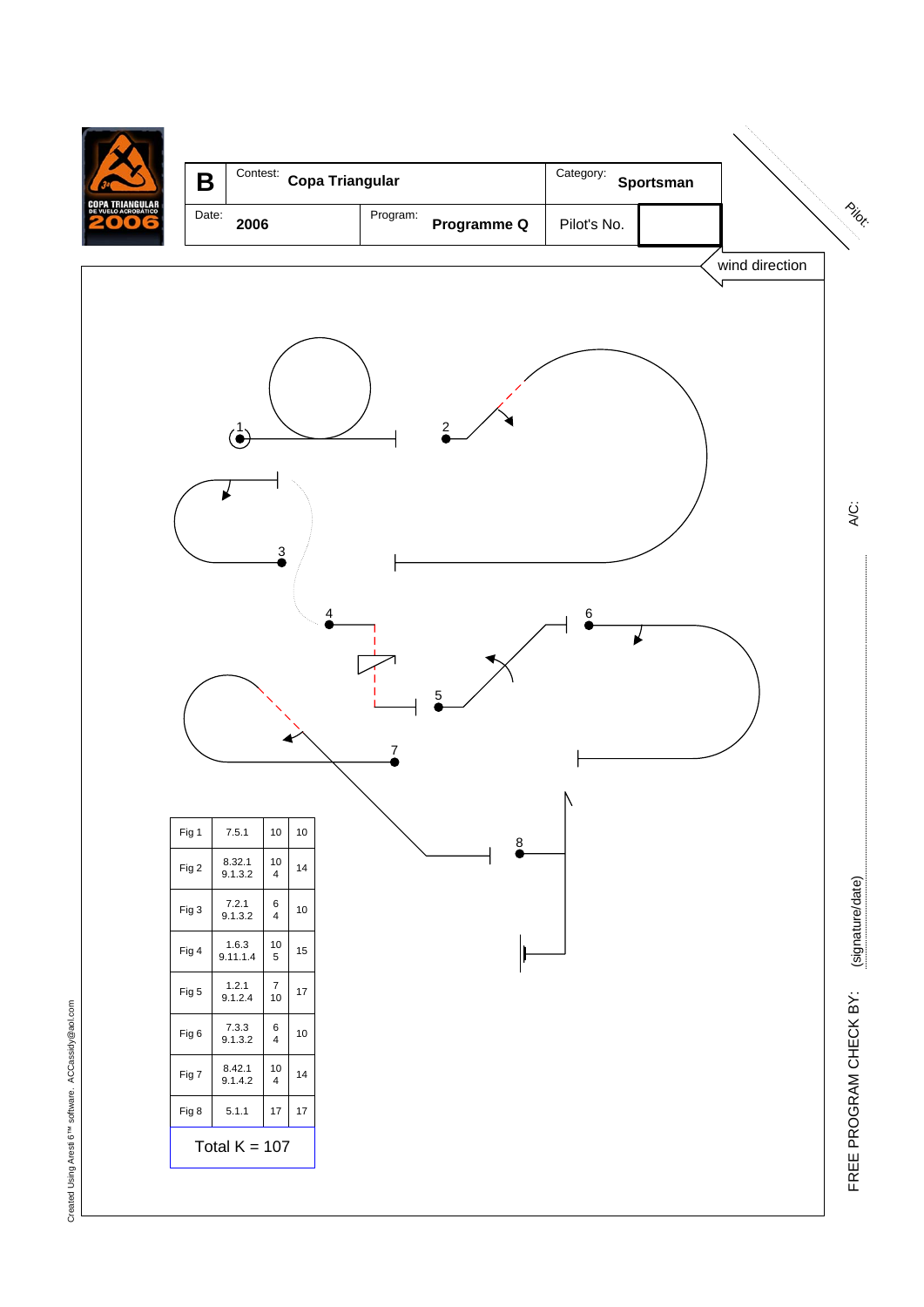

Created Using Aresti 6<sup>TM</sup> software. ACCassidy@aol.com Created Using Aresti 6™ software. ACCassidy@aol.com